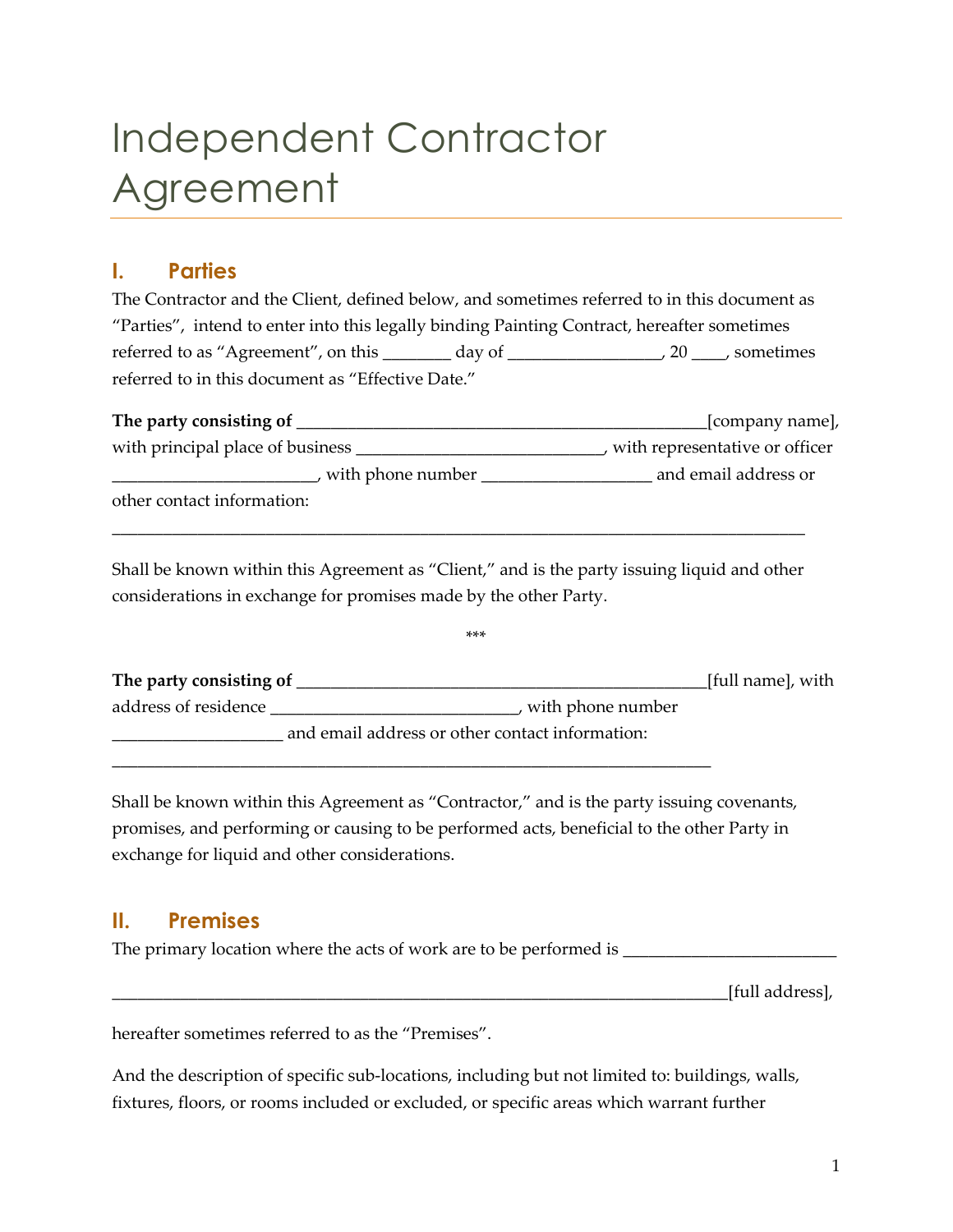description in order to further refine the defined premises with regards to the scope of this agreement, is as follows:

\_\_\_\_\_\_\_\_\_\_\_\_\_\_\_\_\_\_\_\_\_\_\_\_\_\_\_\_\_\_\_\_\_\_\_\_\_\_\_\_\_\_\_\_\_\_\_\_\_\_\_\_\_\_\_\_\_\_\_\_\_\_\_\_\_\_\_\_\_\_\_\_\_\_\_\_\_\_\_\_\_\_\_\_\_ \_\_\_\_\_\_\_\_\_\_\_\_\_\_\_\_\_\_\_\_\_\_\_\_\_\_\_\_\_\_\_\_\_\_\_\_\_\_\_\_\_\_\_\_\_\_\_\_\_\_\_\_\_\_\_\_\_\_\_\_\_\_\_\_\_\_\_\_\_\_\_\_\_\_\_\_\_\_\_\_\_\_\_\_\_ \_\_\_\_\_\_\_\_\_\_\_\_\_\_\_\_\_\_\_\_\_\_\_\_\_\_\_\_\_\_\_\_\_\_\_\_\_\_\_\_\_\_\_\_\_\_\_\_\_\_\_\_\_\_\_\_\_\_\_\_\_\_\_\_\_\_\_\_\_\_\_\_\_\_\_\_\_\_\_\_\_\_\_\_\_ \_\_\_\_\_\_\_\_\_\_\_\_\_\_\_\_\_\_\_\_\_\_\_\_\_\_\_\_\_\_\_\_\_\_\_\_\_\_\_\_\_\_\_\_\_\_\_\_\_\_\_\_\_\_\_\_\_\_\_\_\_\_\_\_\_\_\_\_\_\_\_\_\_\_\_\_\_\_\_\_\_\_\_\_\_ \_\_\_\_\_\_\_\_\_\_\_\_\_\_\_\_\_\_\_\_\_\_\_\_\_\_\_\_\_\_\_\_\_\_\_\_\_\_\_\_\_\_\_\_\_\_\_\_\_\_\_\_\_\_\_\_\_\_\_\_\_\_\_\_\_\_\_\_\_\_\_\_\_\_\_\_\_\_\_\_\_\_\_\_\_

\_\_\_\_\_\_\_\_\_\_\_\_\_\_\_\_\_\_\_\_\_\_\_\_\_\_\_\_\_\_\_\_\_\_\_\_\_\_\_\_\_\_\_\_\_\_\_\_\_\_\_\_\_\_\_\_\_\_\_\_\_\_\_\_\_\_\_\_\_\_\_\_\_\_\_\_\_\_\_\_\_\_\_\_\_

\_\_\_\_\_\_\_\_\_\_\_\_\_\_\_\_\_\_\_\_\_\_\_\_\_\_\_\_\_\_\_\_\_\_\_\_\_\_\_\_\_\_\_\_\_\_\_\_\_\_\_\_\_\_\_\_\_\_\_\_\_\_\_\_\_\_\_\_\_\_\_\_\_\_\_\_\_\_\_\_\_\_\_\_\_

\_\_\_\_\_\_\_\_\_\_\_\_\_\_\_\_\_\_\_\_\_\_\_\_\_\_\_\_\_\_\_\_\_\_\_\_\_\_\_\_\_\_\_\_\_\_\_\_\_\_\_\_\_\_\_\_\_\_\_\_\_\_\_\_\_\_\_\_\_\_\_\_\_\_\_\_\_\_\_\_\_\_\_\_.

Security Access to the Premises is provided via the following protocol and procedure:

And the Schedule of Allowed Access of the Contractor to the Premises is:

#### **III. Entire Agreement**

This Agreement is the entire Agreement as of the Effective Date, between Parties, and supersedes and replaces any prior agreements, representations, and or warranties, express or implied, written, or oral, and such other agreements are voided, with the exception of the attached addendums listed below:

\_\_\_\_\_\_\_\_\_\_\_\_\_\_\_\_\_\_\_\_\_\_\_\_\_\_\_\_\_\_\_\_\_\_\_\_\_\_\_\_\_\_\_\_\_\_\_\_\_\_\_\_\_\_\_\_\_\_\_\_\_\_\_\_\_\_\_\_\_\_\_\_\_\_\_\_\_\_\_\_\_\_\_\_\_

\_\_\_\_\_\_\_\_\_\_\_\_\_\_\_\_\_\_\_\_\_\_\_\_\_\_\_\_\_\_\_\_\_\_\_\_\_\_\_\_\_\_\_\_\_\_\_\_\_\_\_\_\_\_\_\_\_\_\_\_\_\_\_\_\_\_\_\_\_\_\_\_\_\_\_\_\_\_\_\_\_\_\_\_\_

\_\_\_\_\_\_\_\_\_\_\_\_\_\_\_\_\_\_\_\_\_\_\_\_\_\_\_\_\_\_\_\_\_\_\_\_\_\_\_\_\_\_\_\_\_\_\_\_\_\_\_\_\_\_\_\_\_\_\_\_\_\_\_\_\_\_\_\_\_\_\_\_\_\_\_\_\_\_\_\_\_\_\_\_.

#### **IV. Term**

The Contract will be effective starting on this "Effective Date" of the \_\_\_\_\_\_\_\_\_ th/rd of \_\_\_\_\_\_\_\_\_\_\_\_, 20 \_\_\_, and continue its effect until the "Expiration Date" of the

 $\frac{1}{2}$ <sup>th/rd</sup> of \_\_\_\_\_\_\_\_\_\_\_, 20 \_\_, or if stricken out, the effect will remain in perpetuity, until nullified by a separate binding act of nullification.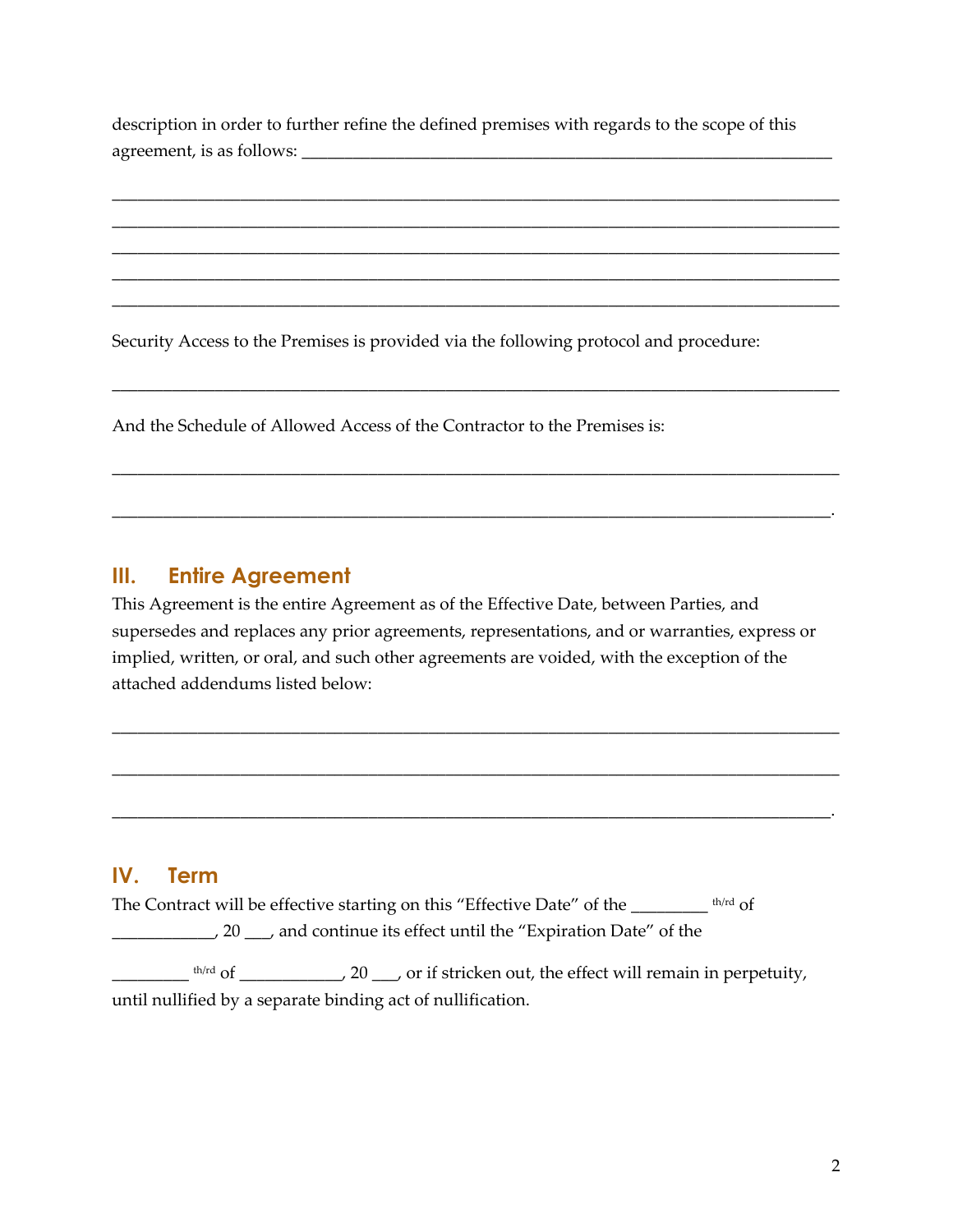## **V. Fee**

A Fee shall be paid from the Client to the Contractor, contingent upon and subject to the terms and conditions set forth in this agreement. The amount of the fee defined below is the entire fee, and the entire amount of consideration defined, exchanged by covenants, and promises defined in this Agreement.

\_\_\_\_\_\_\_\_\_\_\_\_\_\_\_\_\_\_\_\_\_\_\_\_\_\_\_\_\_\_\_\_\_\_\_\_\_\_\_\_\_\_\_\_\_\_\_\_\_\_\_\_\_\_\_\_\_\_\_\_\_\_\_\_\_\_\_\_\_\_\_\_\_\_\_\_\_\_\_\_\_\_\_\_\_

\_\_\_\_\_\_\_\_\_\_\_\_\_\_\_\_\_\_\_\_\_\_\_\_\_\_\_\_\_\_\_\_\_\_\_\_\_\_\_\_\_\_\_\_\_\_\_\_\_\_\_\_\_\_\_\_\_\_\_\_\_\_\_\_\_\_\_\_\_\_\_\_\_\_\_\_\_\_\_\_\_\_\_\_\_

\_\_\_\_\_\_\_\_\_\_\_\_\_\_\_\_\_\_\_\_\_\_\_\_\_\_\_\_\_\_\_\_\_\_\_\_\_\_\_\_\_\_\_\_\_\_\_\_\_\_\_\_\_\_\_\_\_\_\_\_\_\_\_\_\_\_\_\_\_\_\_\_\_\_\_\_\_\_\_\_\_\_\_\_\_

\_\_\_\_\_\_\_\_\_\_\_\_\_\_\_\_\_\_\_\_\_\_\_\_\_\_\_\_\_\_\_\_\_\_\_\_\_\_\_\_\_\_\_\_\_\_\_\_\_\_\_\_\_\_\_\_\_\_\_\_\_\_\_\_\_\_\_\_\_\_\_\_\_\_\_\_\_\_\_\_\_\_\_\_\_

\_\_\_\_\_\_\_\_\_\_\_\_\_\_\_\_\_\_\_\_\_\_\_\_\_\_\_\_\_\_\_\_\_\_\_\_\_\_\_\_\_\_\_\_\_\_\_\_\_\_\_\_\_\_\_\_\_\_\_\_\_\_\_\_\_\_\_\_\_\_\_\_\_\_\_\_\_\_\_\_\_\_\_\_\_

\_\_\_\_\_\_\_\_\_\_\_\_\_\_\_\_\_\_\_\_\_\_\_\_\_\_\_\_\_\_\_\_\_\_\_\_\_\_\_\_\_\_\_\_\_\_\_\_\_\_\_\_\_\_\_\_\_\_\_\_\_\_\_\_\_\_\_\_\_\_\_\_\_\_\_\_\_\_.

**[ ] FLAT FEE.** If checked, The Fee is a flat fee with the total amount

**[ ] FORMULA FEE.** The Fee is calculated using the following formula:

\_\_\_\_\_\_\_\_\_\_\_\_, with the total amount:

# **VI. Costs**

**[ ] COSTS EXCLUDED FROM FEE.** Additional costs, including but not limited to: Shipping and postage, copy and shredding, transcription, notary services, translation services, filing fees, travel expenses, phone bills, courier fees, database access fees, software license fees, or other "out-of-pocket" expenses will be billed to the Client separately. Client Agrees to pay these fees subject to the following terms:

**[ ] COSTS INCLUDED IN FEE.** All Out-of-Pocket expenses not listed in the Fee Formula, but required to accomplish the Services, will not be charged to the Client, and Contractor agrees to pay any reasonable expenses, subject to the following terms:

\_\_\_\_\_\_\_\_\_\_\_\_\_\_\_\_\_\_\_\_\_\_\_\_\_\_\_\_\_\_\_\_\_\_\_\_\_\_\_\_\_\_\_\_\_\_\_\_\_\_\_\_\_\_\_\_\_\_\_\_\_\_\_\_\_\_\_\_\_\_\_\_\_\_\_\_\_\_\_\_\_.

## **VII. Qualifications**

The list of Key Performance Indicators (KPIs), certifications, standards, or other success criteria that are applied to the Services, which are used to factor into the Formula Fee, or define services as complete or incomplete are: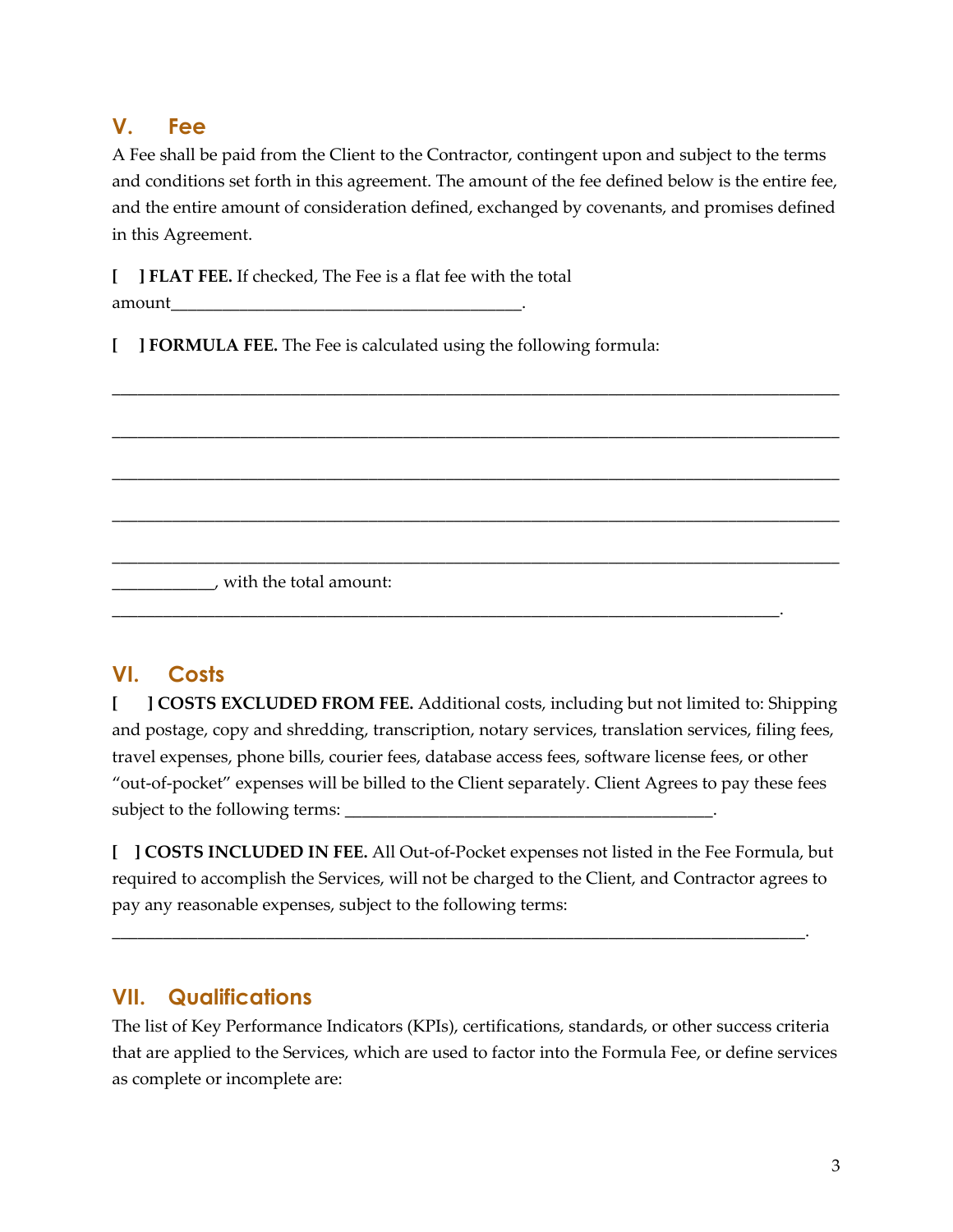# **VIII. Work to be Performed**

On the Work Premises and Principal Place of Business defined as

|      |                                                                                                  | [address and specific] |
|------|--------------------------------------------------------------------------------------------------|------------------------|
|      | location], the Contractor agrees to perform the scope of work for the Client, defined within the |                        |
|      | project titled herein, with consideration for such work defined below, "Consideration," and      |                        |
|      | milestones and deadlines for the start of work term                                              | [date] and end of work |
| term | [date]                                                                                           |                        |

\_\_\_\_\_\_\_\_\_\_\_\_\_\_\_\_\_\_\_\_\_\_\_\_\_\_\_\_\_\_\_\_\_\_\_\_\_\_\_\_\_\_\_\_\_\_\_\_\_\_\_\_\_\_\_\_\_\_\_\_\_\_\_\_\_\_\_\_\_\_\_\_\_\_\_\_\_\_\_\_\_\_\_\_\_

\_\_\_\_\_\_\_\_\_\_\_\_\_\_\_\_\_\_\_\_\_\_\_\_\_\_\_\_\_\_\_\_\_\_\_\_\_\_\_\_\_\_\_\_\_\_\_\_\_\_\_\_\_\_\_\_\_\_\_\_\_\_\_\_\_\_\_\_\_\_\_\_\_\_\_\_\_\_\_\_\_\_\_\_\_

\_\_\_\_\_\_\_\_\_\_\_\_\_\_\_\_\_\_\_\_\_\_\_\_\_\_\_\_\_\_\_\_\_\_\_\_\_\_\_\_\_\_\_\_\_\_\_\_\_\_\_\_\_\_\_\_\_\_\_\_\_\_\_\_\_\_\_\_\_\_\_\_\_\_\_\_\_\_\_\_\_\_\_\_\_

\_\_\_\_\_\_\_\_\_\_\_\_\_\_\_\_\_\_\_\_\_\_\_\_\_\_\_\_\_\_\_\_\_\_\_\_\_\_\_\_\_\_\_\_\_\_\_\_\_\_\_\_\_\_\_\_\_\_\_\_\_\_\_\_\_\_\_\_\_\_\_\_\_\_\_\_\_\_\_\_\_\_\_\_\_

\_\_\_\_\_\_\_\_\_\_\_\_\_\_\_\_\_\_\_\_\_\_\_\_\_\_\_\_\_\_\_\_\_\_\_\_\_\_\_\_\_\_\_\_\_\_\_\_\_\_\_\_\_\_\_\_\_\_\_\_\_\_\_\_\_\_\_\_\_\_\_\_\_\_\_\_\_\_\_\_\_\_\_\_\_

\_\_\_\_\_\_\_\_\_\_\_\_\_\_\_\_\_\_\_\_\_\_\_\_\_\_\_\_\_\_\_\_\_\_\_\_\_\_\_\_\_\_\_\_\_\_\_\_\_\_\_\_\_\_\_\_\_\_\_\_\_\_\_\_\_\_\_\_\_\_\_\_\_\_\_\_\_\_\_\_\_\_\_\_\_

Contractor agrees to cause or perform the following acts of work, in exchange for Consideration given by the Customer, subject to each act and considerations' respective terms and conditions, which are described within this Article, and are sometimes referred to in this Agreement as "Project."

\_\_\_\_\_\_\_\_\_\_\_\_\_\_\_\_\_\_\_\_\_\_\_\_\_\_\_\_\_\_\_\_\_\_\_\_\_\_\_\_\_\_\_\_\_\_\_\_\_\_\_\_\_\_\_\_\_\_\_\_\_\_\_\_\_\_\_\_\_\_\_\_\_\_\_\_\_\_\_\_\_\_\_\_\_

\_\_\_\_\_\_\_\_\_\_\_\_\_\_\_\_\_\_\_\_\_\_\_\_\_\_\_\_\_\_\_\_\_\_\_\_\_\_\_\_\_\_\_\_\_\_\_\_\_\_\_\_\_\_\_\_\_\_\_\_\_\_\_\_\_\_\_\_\_\_\_\_\_\_\_\_\_\_\_\_\_\_\_\_\_

\_\_\_\_\_\_\_\_\_\_\_\_\_\_\_\_\_\_\_\_\_\_\_\_\_\_\_\_\_\_\_\_\_\_\_\_\_\_\_\_\_\_\_\_\_\_\_\_\_\_\_\_\_\_\_\_\_\_\_\_\_\_\_\_\_\_\_\_\_\_\_\_\_\_\_\_\_\_\_\_\_\_\_\_.

The project description is as follows:

The following tasks, milestones, and schedule are included within the duties of the contractor. Without which, the Considerations may not be issued, in whole or in part, by the Client to Contractor.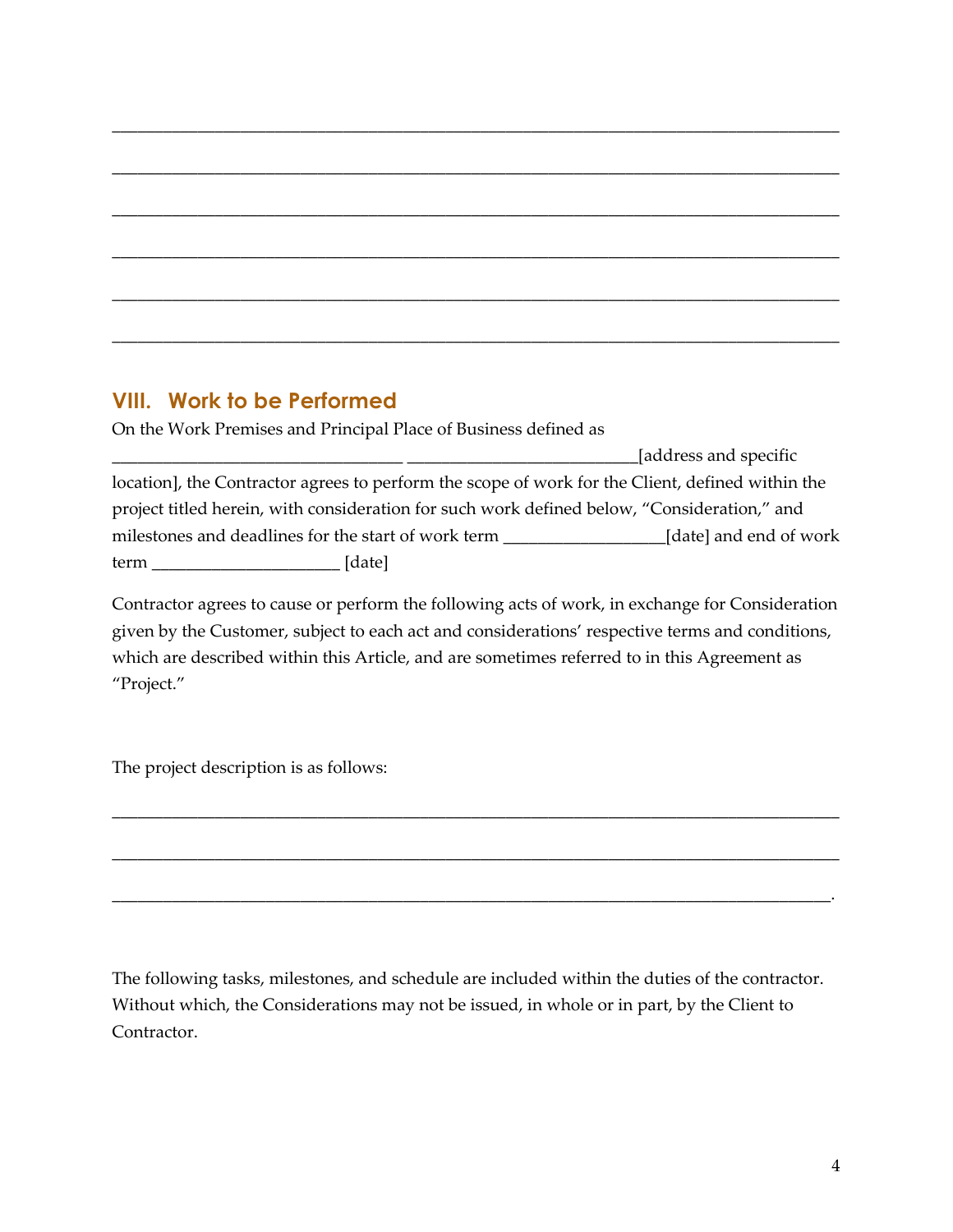| Task | <b>Completion Criteria</b> | <b>Start Date - End Date</b> |
|------|----------------------------|------------------------------|
|      |                            |                              |
|      |                            |                              |
|      |                            |                              |
|      |                            |                              |
|      |                            |                              |
|      |                            |                              |
|      |                            |                              |
|      |                            |                              |
|      |                            |                              |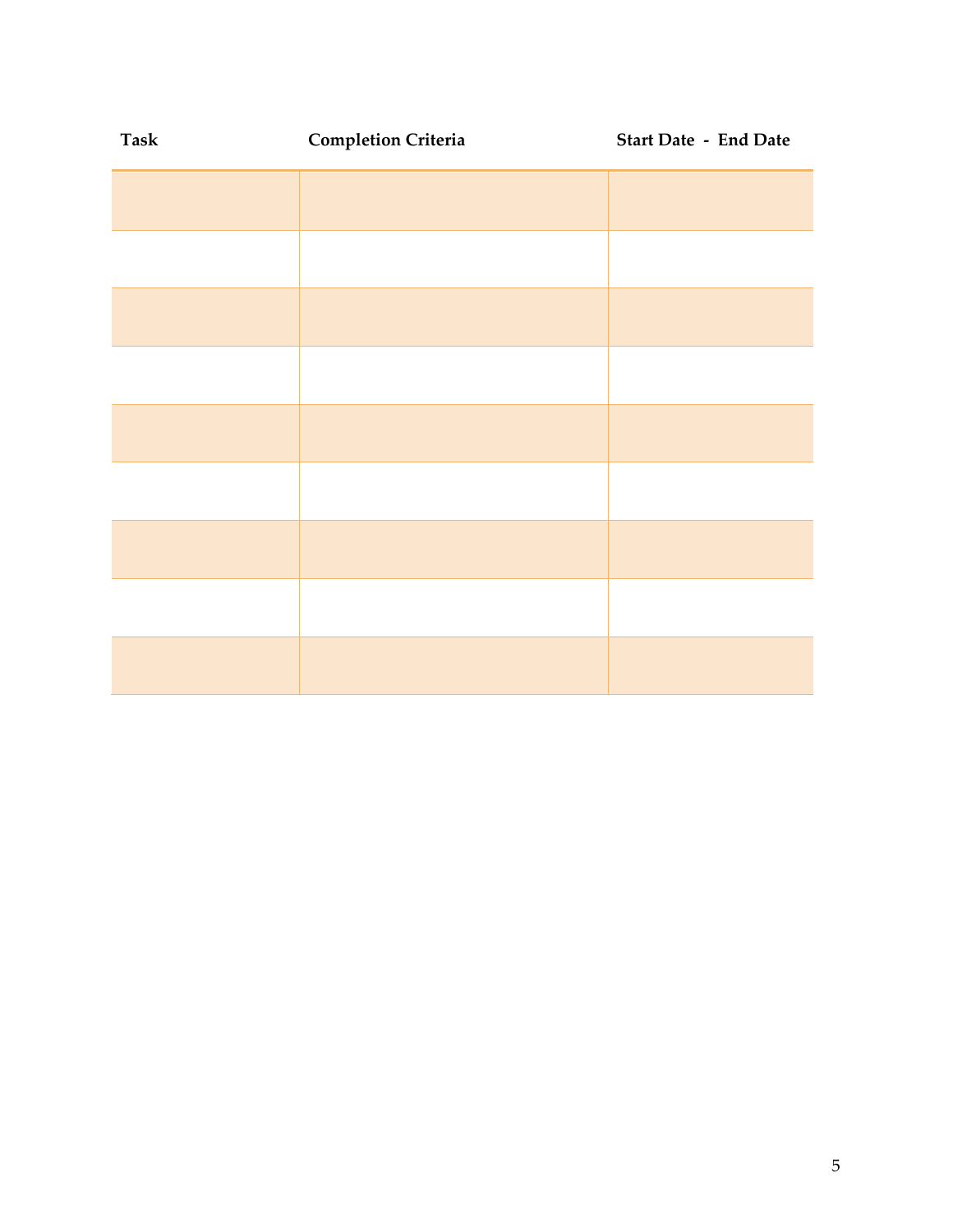# **IX. Consideration**

In exchange for the completion of tasks defined herein "Contractor's Duties," the following considerations are offered by the Client to Contractor. Each Consideration may be contingent upon reaching a particular milestone as defined below.

| Item | Consideration | Contingent upon Milestone (if any) |
|------|---------------|------------------------------------|
|      |               |                                    |
|      |               |                                    |
|      |               |                                    |
|      |               |                                    |
|      |               |                                    |
|      |               |                                    |
|      |               |                                    |
|      |               |                                    |
|      |               |                                    |

# **X. [ ] Confidentiality**

If a check is marked in the box the left of the word "Confidentiality", then Client has elected that this Agreement, its terms, existence, parties, and all provisions and communications regarding this Agreement are deemed confidential and protected from disclosure. Contractor agrees not to speak of, make copies of, share, or otherwise distribute any information regarding, including but not limited to confirming the existence of this agreement.

The Contractor will not at any time disclose information which is proprietary or confidential, belonging to the Client. The Contractor will use reasonable discretion and make a good faith attempt to protect any confidential information owned by the Client from accidental disclosure. Upon written request from the Client, the Contractor will provide all records, notes, or other documentation which reasonably may contain said confidential information belonging to the Client.

# **XI. Termination**

**WITHOUT CAUSE.** Client may terminate this agreement without cause, if the notice for said termination is delivered to Contractor \_\_\_\_\_\_\_\_\_\_\_\_\_\_\_ days before Termination.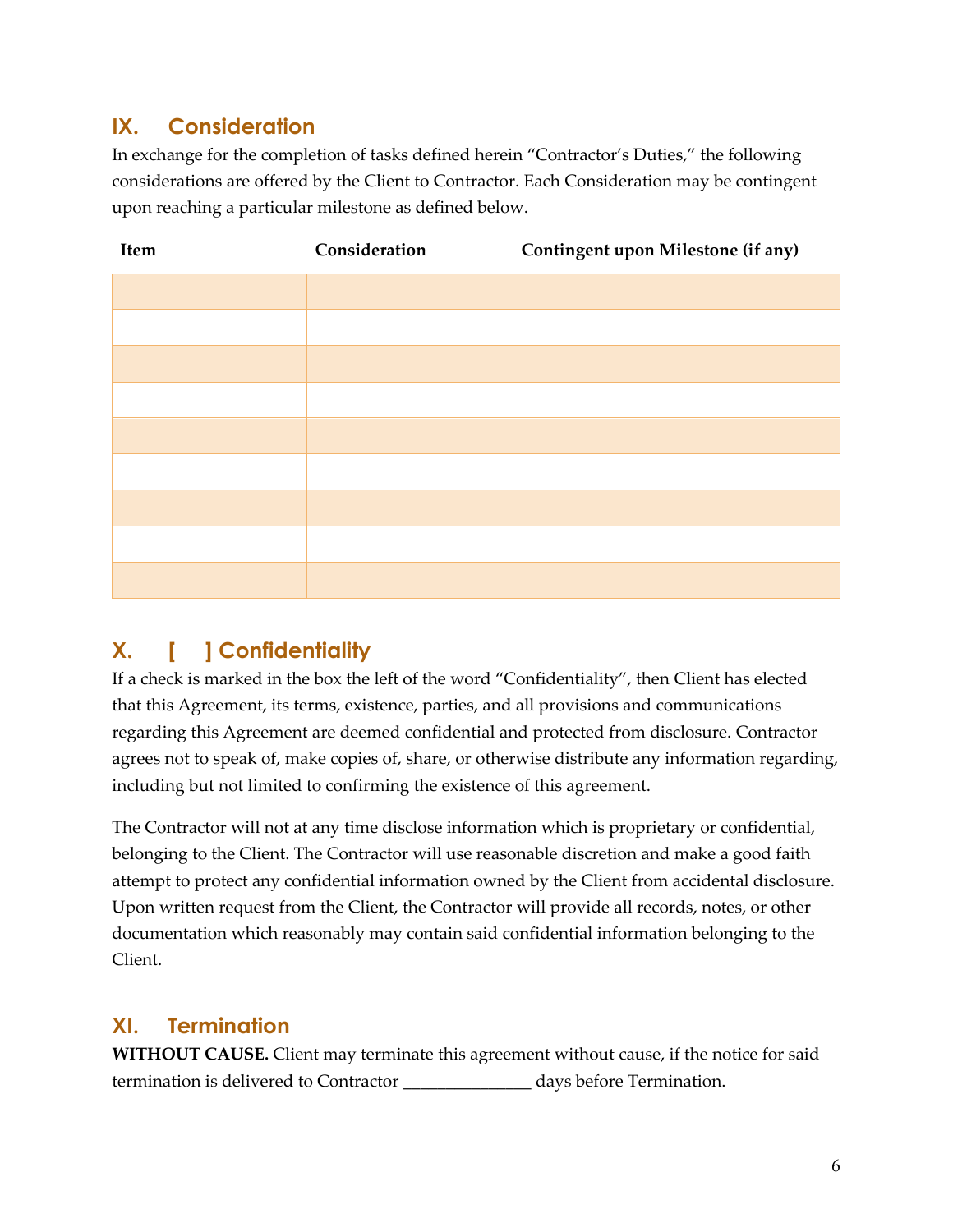**WITH CAUSE**. Client may terminate this agreement with cause, if the notice for said termination is delivered to Contractor \_\_\_\_\_\_\_\_\_\_\_\_\_\_\_\_ days before Termination.

**NOTICE COMMUNICATION PROCEDURE.** Notices Shall be deemed delivered if sent in writing to the Address listed in Article 1: "Parties", and shall be sent as soon as possible within reason. Parties accept notices in paper form or by email to the address listed in Article I. The delivery date shall be the date sent, defined by SMTP server receipt timestamp in the case of email, or by postmark.

**CHANGE OF MATERIALS.** Contractor will notify Client within \_\_\_\_ Business days of any change bill of material estimates, third-party costs and incidental costs. Approval of changes shall be made in writing and signed by both parties as an addendum to this Contract.

**QUALIFICATIONS.** Contractor will notify Client as soon as possible once Contractor becomes reasonably notified or otherwise aware that qualifications presented in Article VII will lapse during Project.

#### **XII. Nonwaiver**

Failure of Parties to insist upon strict performance of the terms, covenants, and conditions herein contained, or to exercise rights implied or expressed within this Agreement shall not be deemed a waiver of any Parties' rights or remedies herein, or any prior or subsequent rights or remedies.

## **XIII. Subcontracting**

[ ] If elected, Parties agree that Contractor may assign and/or subcontract work and acts defined in Project Articles within this Contract, including:

\_\_\_\_\_\_\_\_\_\_\_\_\_\_\_\_\_\_\_\_\_\_\_\_\_\_\_\_\_\_\_\_\_\_\_\_\_\_\_\_\_\_\_\_\_\_\_\_\_\_\_\_\_\_\_\_\_\_\_\_\_\_\_\_\_\_\_\_\_\_\_\_\_\_\_\_\_\_\_\_\_\_\_\_\_

\_\_\_\_\_\_\_\_\_\_\_\_\_\_\_\_\_\_\_\_\_\_\_\_\_\_\_\_\_\_\_\_\_\_\_\_\_\_\_\_\_\_\_\_\_\_\_\_\_\_\_\_\_\_\_\_\_\_\_\_\_\_\_\_\_\_\_\_\_\_\_\_\_\_\_\_\_\_\_\_\_\_\_\_\_

\_\_\_\_\_\_\_\_\_\_\_\_\_\_\_\_\_\_\_\_\_\_\_\_\_\_\_\_\_\_\_\_\_\_\_\_\_\_\_\_\_\_\_\_\_\_\_\_\_\_\_\_\_\_\_\_\_\_\_\_\_\_\_\_\_\_\_\_\_\_\_\_\_\_\_\_\_\_\_\_\_\_\_\_\_

\_\_\_\_\_\_\_\_\_\_\_\_\_\_\_\_\_\_\_\_\_\_\_\_\_\_\_\_\_\_\_\_\_\_\_\_\_\_\_\_\_\_\_\_\_\_\_\_\_\_\_\_\_\_\_\_\_\_\_\_\_\_\_\_\_\_\_\_\_\_\_\_\_\_\_\_\_\_\_\_\_\_\_\_\_

And excluding:

And if **NOT ELECTED,** Contractor may NOT assign and/or subcontract any work and acts defined in Project Articles within this Contract.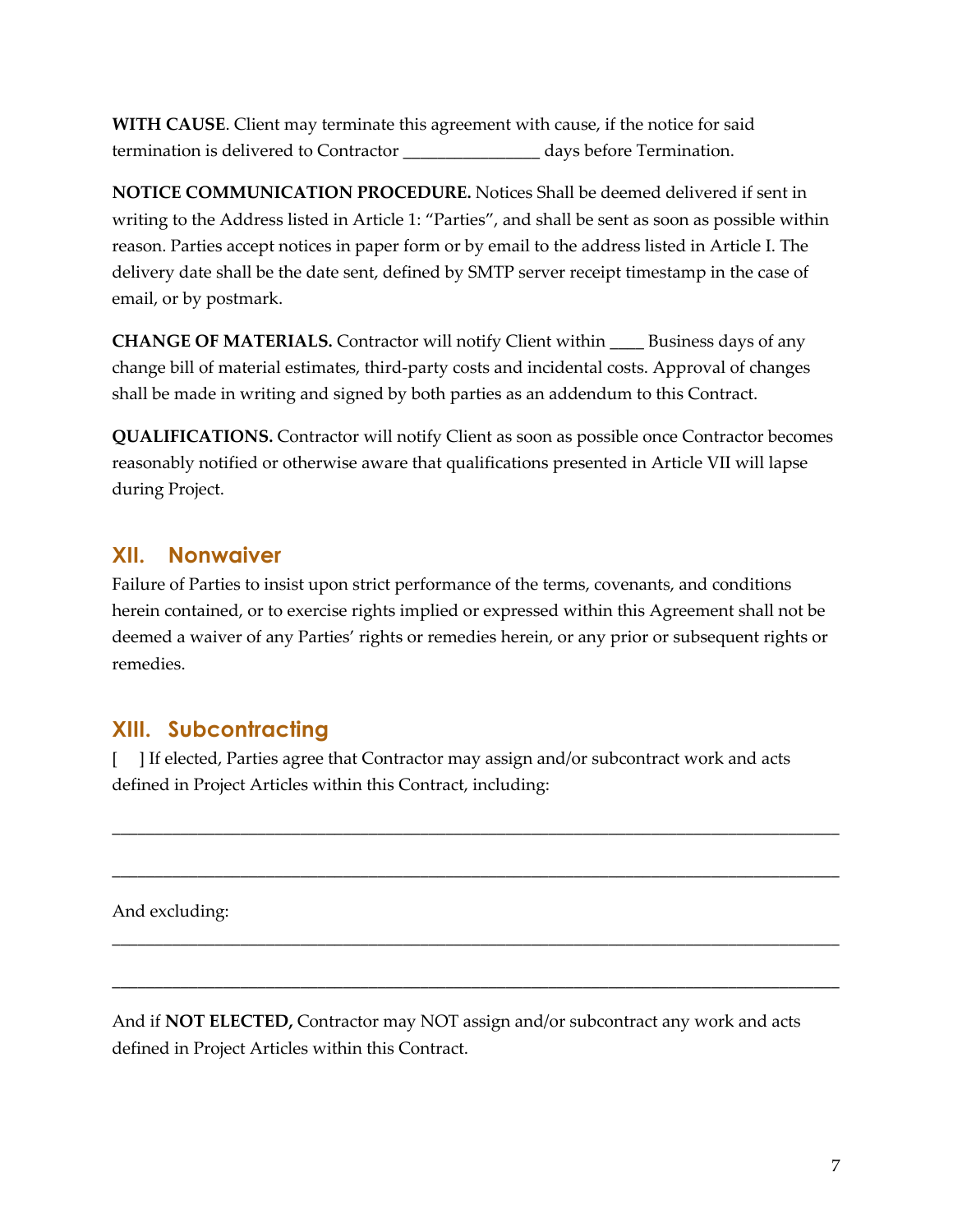## **XIV. Assignment**

This Contract cannot be re-assigned without consent from all Parties. In the event of the dissolution or cessation of any entity's existence which was a Party to this Contract, the remaining party(ies) may terminate the contract and seek compensation or damages from the previous owners, parent organizations, investors, or other persons or Parties which have previously held ownership or control of the dissolved or ceased entity or its parents.

## **XV. No Guarantee**

Parties acknowledge that the Contractor does not guarantee success or completion of the Project, or favorable result of key performance indicators, and Contractor will only make a reasonable good faith attempt to cause said success factors to be favorable.

## **XVI. Dispute Resolution**

The venue for any disputes relating to or arising from the contract will be in the local jurisdiction of the Premises. When a legal action arises from the agreement, the prevailing party shall be awarded reasonable attorney fees and court costs from the non-prevailing party.

If a dispute arises from this agreement and parties are unable to resolve their dispute, then both parties hereby agree to seek mediation prior to filing a lawsuit. Mediator(s) should be a neutral third party which is mutually agreed upon and chosen between both parties.

If either party initiates a lawsuit without attending mediation, then that party shall not be entitled to recovering attorney fees and court costs even when otherwise entitled parties agreed to seek first mediation as a solution for any disputes.

If both parties attend mediation and are unsuccessful in reaching a mutually agreeable resolution, then both parties agree to attend legally binding arbitration. In this case, the arbitrator shall be mutually agreed upon by both parties and be experienced in residential real estate law and shall include a written record of the arbitration hearing. By initialing the spaces provided in both parties agree to attend arbitration if mediation is not successful. If both parties elect this arbitration clause and one party initiates a lawsuit without attending arbitration, then that party shall not be entitled to recovering attorney's fees and court costs even when otherwise entitled.

INITIALS [Client] [Contractor]